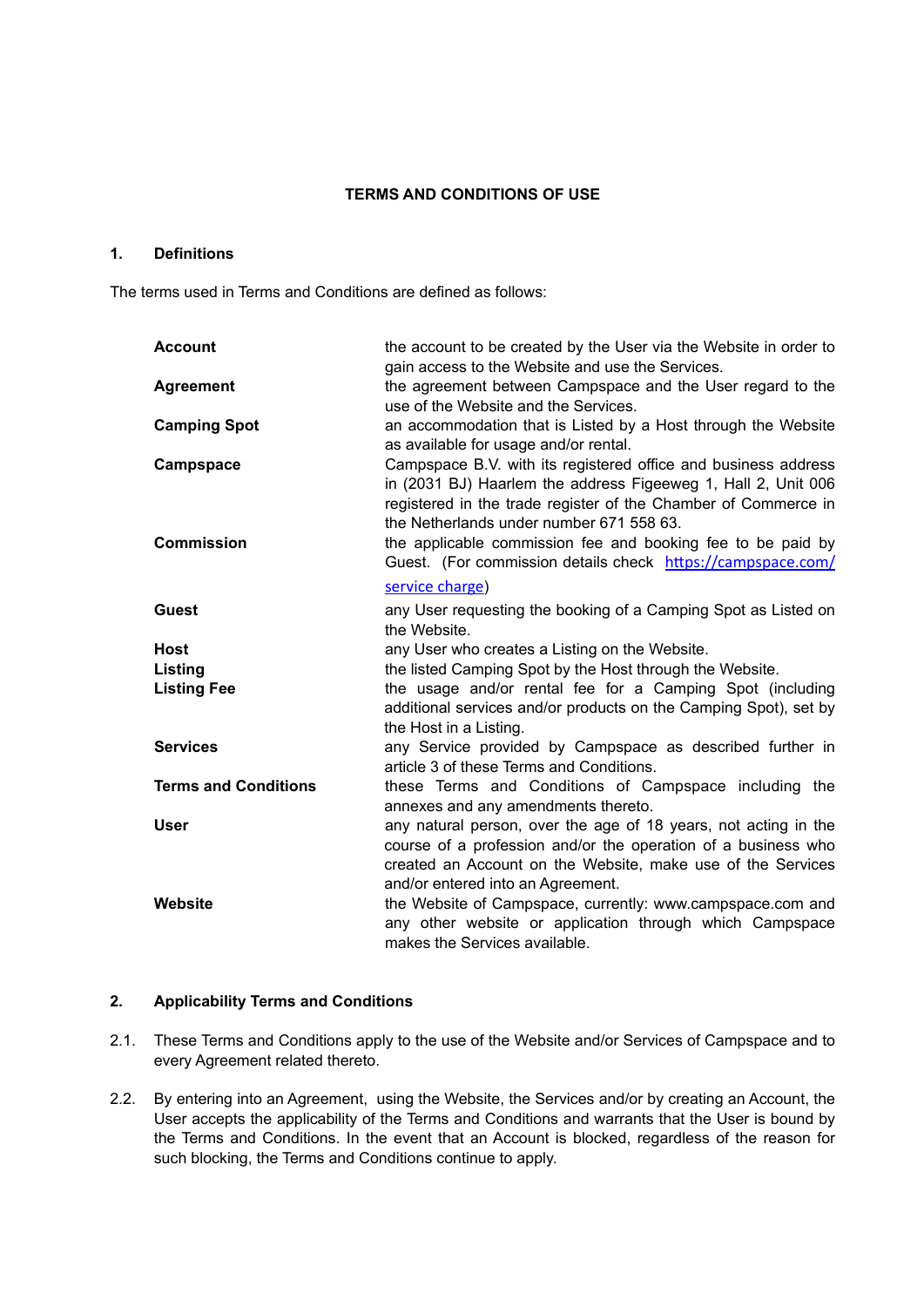- 2.3. An Agreement is concluded after the User has created activated its Account via the Website.
- 2.4. The applicability of the general terms and conditions on the side of User and/or third parties is explicitly rejected.
- 2.5. These Terms of Conditions apply both within and outside of the Netherlands irrespective of the place of residence or location of User and, irrespective also of the location where the Agreement is effected or should have been effected.
- 2.6. Should Campspace not require strict observance of these Terms and Conditions at all times, this does not mean that the articles of the Terms and Conditions are in any way not applicable, or that Campspace would in any way forfeit its right to demand strict observance of the articles in the future and/or with respect to any other situation and/or third parties.
- 2.7. Derogations from these Terms and Conditions are effective only if they have been expressly agreed between Campspace and a User in writing. In that event, the expressly agreed on derogations shall prevail. Should Campspace deviate from these Terms and Conditions in one or more Agreements with a User, this deviation does not apply to any previous or future Agreements between Campspace and a User.

## **3. Services**

- 3.1. Campspace provides through the Website an online platform that connects Hosts who have Camping Spots available with Guests seeking to use and/or rent such Camping Spots. The Website can be used to facilitate a Lising and for the booking and payment of Camping Spots (the '**Services'**). Campspace's responsibilities are limited to facilitating the availability of the Website and the Services.
- 3.2. The role of Campspace is limited to facilitating the Website and Services. Campspace will never become a party to an agreement between the Users that is concluded with the help of the Website and/or Services. Users understand and agree that Campspace does not act as an insurer or contracting agent. Campspace is not an owner, operator or provider of any Camping Spot. Campspace has no control over the conducts of any User.

## **4. Conditions for access and use of the Website and/or Services**

- 4.1. In order to be able to use the Website and Services, the User must create an Account. An Account is strictly personal, is non-transferrable and is linked to the User. The User represents and warrants that the details provided by the User to Campspace for your Account are correct, complete and upto-date. The User shall treat its Account as confidential and with care. The User will take reasonable measures so as to prevent unauthorized persons from recording and/or using the Account.
- 4.2. Subject to these Terms and Conditions, Campspace grants to the User a limited, non-exclusive, non-transferable, and revocable license to use the Website and Services. This license cannot be transferred to third parties without the explicit written prior consent of Campspace.
- 4.3. The User must immediately notify Campspace in writing of the loss or theft of the username and/or password or (the suspected) abuse or improper use of the Account by a third party. Upon receipt of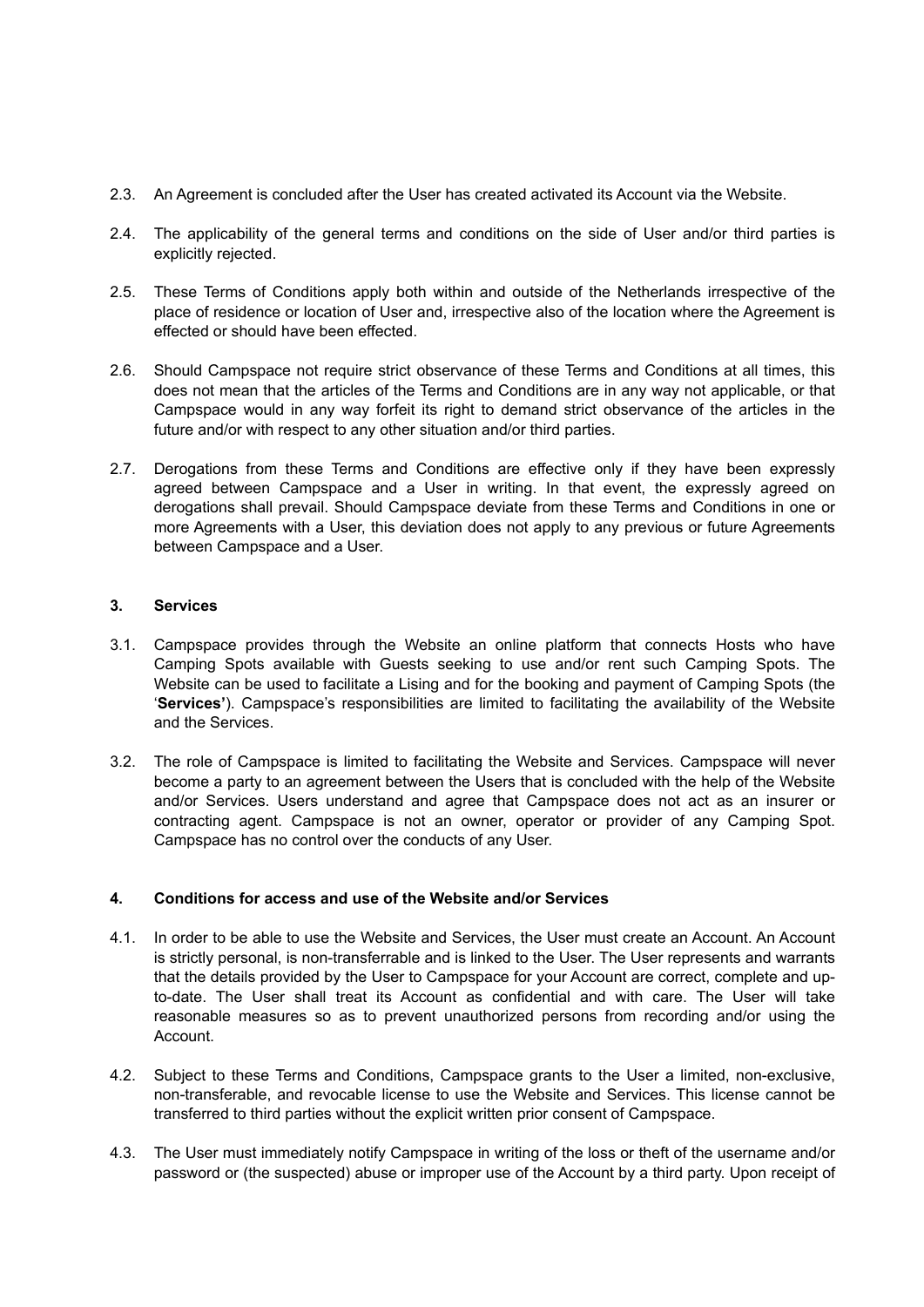this notification, the User is liable for all damages or losses arising out of the unauthorized use of the Account.

- 4.4. Campspace may block or remove an Account at its sole discretion if Campspace considers that necessary. In such case, Campspace is under no obligation to give access to the Account again and is under no obligation to make a backup of the User of the Account. In case an Account of a User is blocked, that User does not have the right to open a new Account unless this is otherwise agreed upon.
- 4.5. A User that is a Guest or a User that is a Host and has no outstanding bookings, has the right to terminate its Account at any time in line with the procedure as indicated on the Website .
- 4.6. The User is at all times solely responsible for every use, including unauthorized use, (through an Account) of the Website and the Services.
- 4.7. The User is at all times solely responsible to comply with all applicable laws and regulations that may apply to the use of the Website and/or Services.
- 4.8. The User is at all times solely responsible to not breach any agreement that the User has entered into with another User or any third party when using the Website and/or Services.
- 4.9. A Host is obligated to review the local applicable laws and regulations before Listing a Camping Spot through the Website. A Host warrants that it complies with all applicable laws, regulations and other agreements entered into with third parties (including government bodies) with regard to the use of the Website and/or Services.
- 4.10. The User agrees not to engage in any of the following prohibited activities: (i) copying, distributing, or disclosing any part of the Website and/or Services in any medium, including without limitation by any automated or non-automated "scraping"; (ii) using any automated system, to access the Website in a manner that sends more request messages to the servers than a human can reasonably produce in the same period of time by using a conventional web browser; (iii) disrupting the functioning of the Website or to use software that could disrupt the functioning of the Website (iv) transmitting spam, or other unsolicited email; (v) attempting to interfere with, compromise the system integrity or security or decipher any transmissions to or from the servers running the Website; (vi) taking any action that imposes, or may impose at Campspace's sole discretion an unreasonable or disproportionately large load Campspace's infrastructure; (vii) uploading invalid data, viruses, worms, or other software agents through the Website; (viii) collecting or harvesting any personally data and/or Account information (including passwords) from the Website (ix) impersonating another person, conducting fraud, creating false Accounts and/or provide inaccurate information (x) interfering with the proper working of the Website and/or Services; (xi) transmitting content that is in violation with the appliable laws and regulations, including but not limited to content that is defamatory, abusive, obscene, offensive, violent or inciting violent, political, racist, or xenophobic (xii) bypassing the measures Campspace may use to prevent or restrict access to the Website; (xiii) using Campspace's trademarks or trade names or any variant thereof that is similar to or likely to be confused with Campspace's rights; (xiv) copying, imitating or using, in whole or in part, the look and feel of the Website (including but not limited to mirroring), including the content vested herein, without the prior written consent of Campspace; (xv) posting any link redirecting the Guest to the Host's website, social media accounts or any other form of referring the Guest to the Host's camping business that is not affiliated with Campspace or has created an Account on the Website.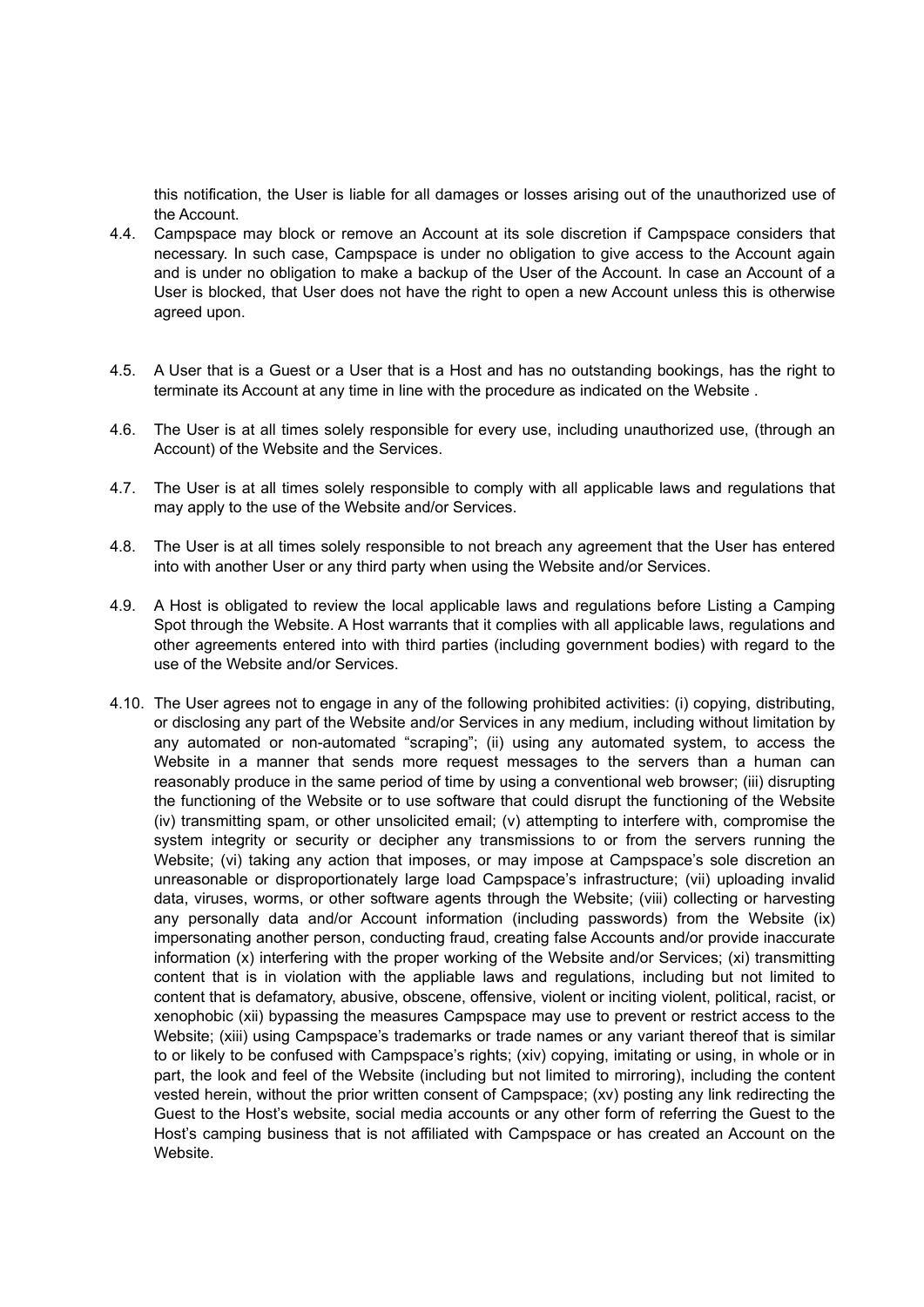## **5. License granted for content generated by User**

- 5.1. In the event a User provides information and content via an Account or otherwise, that User automatically grants Campspace a perpetual, non-exclusive, transferable, sub-licensable, worldwide, royalty-free, worldwide license, applicable to all current and future means of communication to host, use, distribute, modify, run, copy, publish, create and communicate that information and/or content, in order to manage the Account, to optimize the use the Website and/or Services and for marketing and promotional purposes, unless expressly agreed upon otherwise in writing between Campspace and an User. In that event, the expressly agreed on derogations shall prevail.
- 5.2. This license will end if and when the information or content as referred to in this article, is deleted from Campspace's systems and/or if the User deleted such information or content, whichever term is longer. Any deleted information or content, may still be available on Campspace's systems, until it has been permanently deleted.

## **6. Booking a Camping Spot, Payment of Listing Fee and Commission**

- 6.1. The Website offers instant bookings for a Camping Spot, as well bookings on request. In case of instant bookings, the Guest makes a booking for a Camping Spot, which booking instantly and automatically gets accepted or rejected. In case of bookings on request, the Guest places a request for a booking of a Camping Spot, which request the Host is required to accept or decline. The booking – either an instant booking or a booking on request - is completed once the booking is accepted and the Listing Fee and Commission is paid via de Website in full.
- 6.2. The Listing Fee is set by the Host for each Camping Spot and is to be paid in full by the Guest.
- 6.3. Any payment of a User to Campspace and/or between Users, is done exclusively though the Website, including but not limited to the payment of the Listing Fee and/or any other payments for or related to (the booking of) the Camping Spot.
- 6.4. Campspace uses the secure payment service provided by a payment service provider. Users using the payment system recognize and accept the Terms and Conditions of that payment service provider. (For further details check [www.campspace/payment providers.](https://campspace.com/en/faq/general/with-which-payment-providers-does-campspace-work_496) )
- 6.5. By using the secure payment service provider, Campspace will transfer the Listing Fee subject to the payment terms to the Host (For payment terms details check [https://campspace.com/payment](https://campspace.com/en/faq/host/when-do-i-get-paid_177) [terms](https://campspace.com/en/faq/host/when-do-i-get-paid_177) ). Any additional costs required by Host's bank will fall on the account of the Host. Campspace is not responsible for payment of these additional costs required by the Host's bank.
- 6.6. Payment can be made in the currencies as listed on the Website. Additional costs deriving from the transfer of currencies other than Euro's might be on the expense of the User(s). (For currency details check [https://campspace.com/currencies](https://campspace.com/en/faq/general/currencies_499) )
- 6.7. Campspace is at all times entitled to set off any amount it owes to a User against the amount Campspace owes to a User for whatever reason.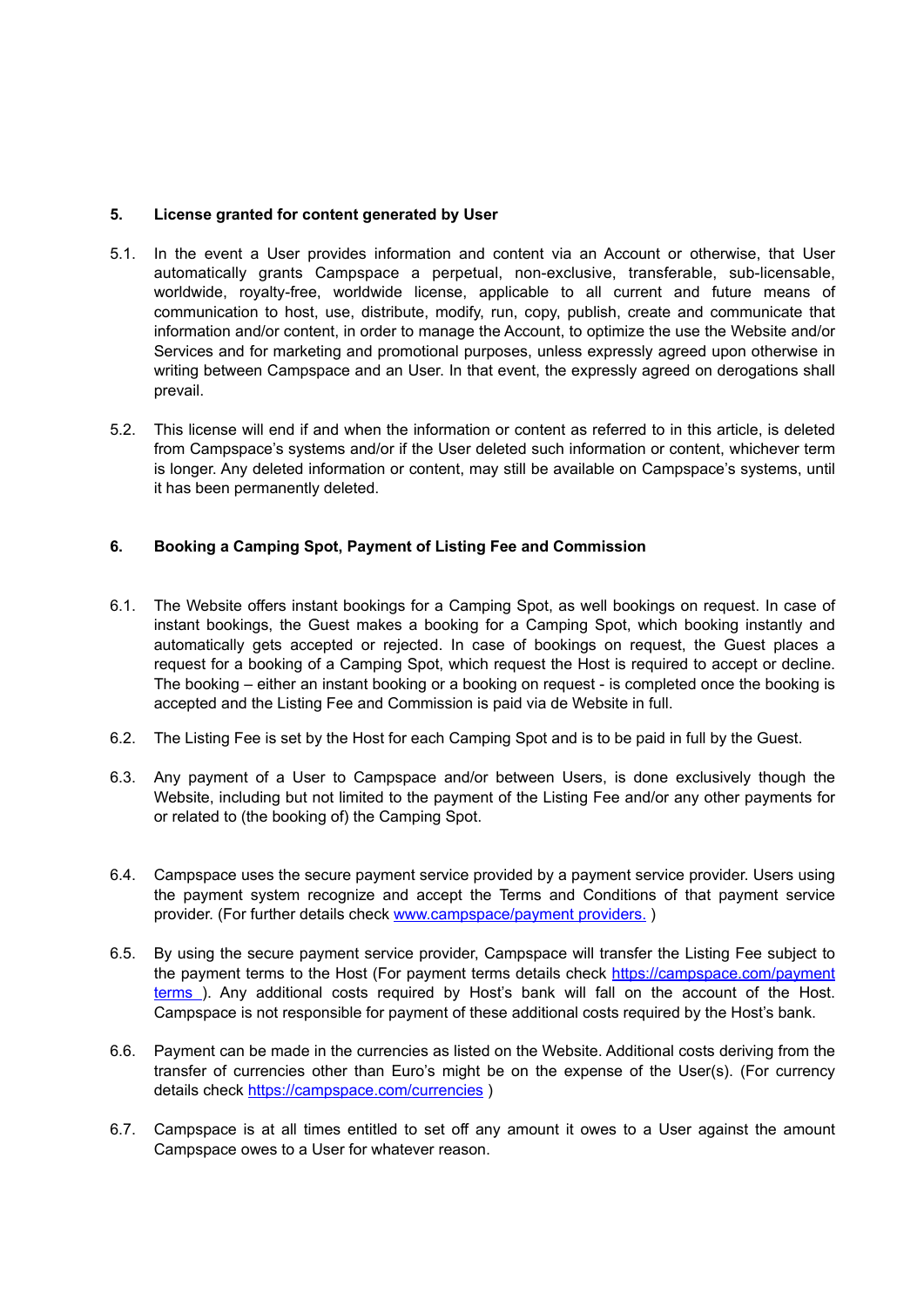## **7. Cancellation policy**

- 7.1. A Guest can cancel its booking for a Camping Spot at all times via its Account.
- 7.2. If a Guest cancels a booking at least 30 days before the arrival date, the Guest will receive a full refund, minus the applicable Commission . If the Guest cancels within 30 days before the arrival date, there will be no refund.
- 7.3. Hosts cannot cancel a booking that's made by the Guest and accepted by the Host, unless otherwise agreed upon in writing with Campspace prior to the arrival date of the Guest. Additional cancellation costs for the Host might apply in that case.

## **8. Force majeure**

- 8.1. Campspace is not obligated to fulfil any obligations should it be hindered in doing so by circumstances not arising from gross negligence or intent on the part of the party claiming under these circumstances, and which are not attributable to Campspace by virtue of the law, legal act or according to generally accepted standards, as stated in article 6:75 of the Dutch Civil Code.
- 8.2. In these Terms and Conditions, force majeure on the side of Campspace includes besides the contents of the statutory law and case law, all external causes, whether anticipated or not, that are beyond Campspace's control, yet render Campspace unable to fully or partially or timely fulfill its obligations, such including (but not limited to): strikes in Campspace's company, a pandemic (including covid-19), situation of war or danger thereof, government measures, transport strikes, traffic congestion, traffic circumstances, theft, fire, import/export barriers and/or trade barriers, power failures, disruption of the network service, and delays in the supply of goods or services by third party suppliers.
- 8.3. Campspace is also entitled to invoke force majeure if the circumstances which prevent (further) fulfilment occur after Campspace should have fulfilled its obligations.
- 8.4. Campspace may suspend its obligations arising from the Agreement during the period that the force majeure continues. Should the force majeure exceed a period of two months, Campspace will be entitled to terminate the Agreement, without obligation to pay damages to the other party.

## **9. Liability**

- 9.1. The Website and/or the Services are provided on an "as is" and "as available" basis without warranty of any kind, whether express or implied. Campspace specifically rejects any and all warranties and conditions of merchantability, fitness for a particular purpose and non-infringement and any warranties arising out of the course of dealing or usage of trade. The use of the Website and/or Services are at the User's own risk.
- 9.2. Campspace will never be responsible or liable for any content created by a User and/or that a User or any other third party transmits via the Website and/or the Services. Campspace cannot and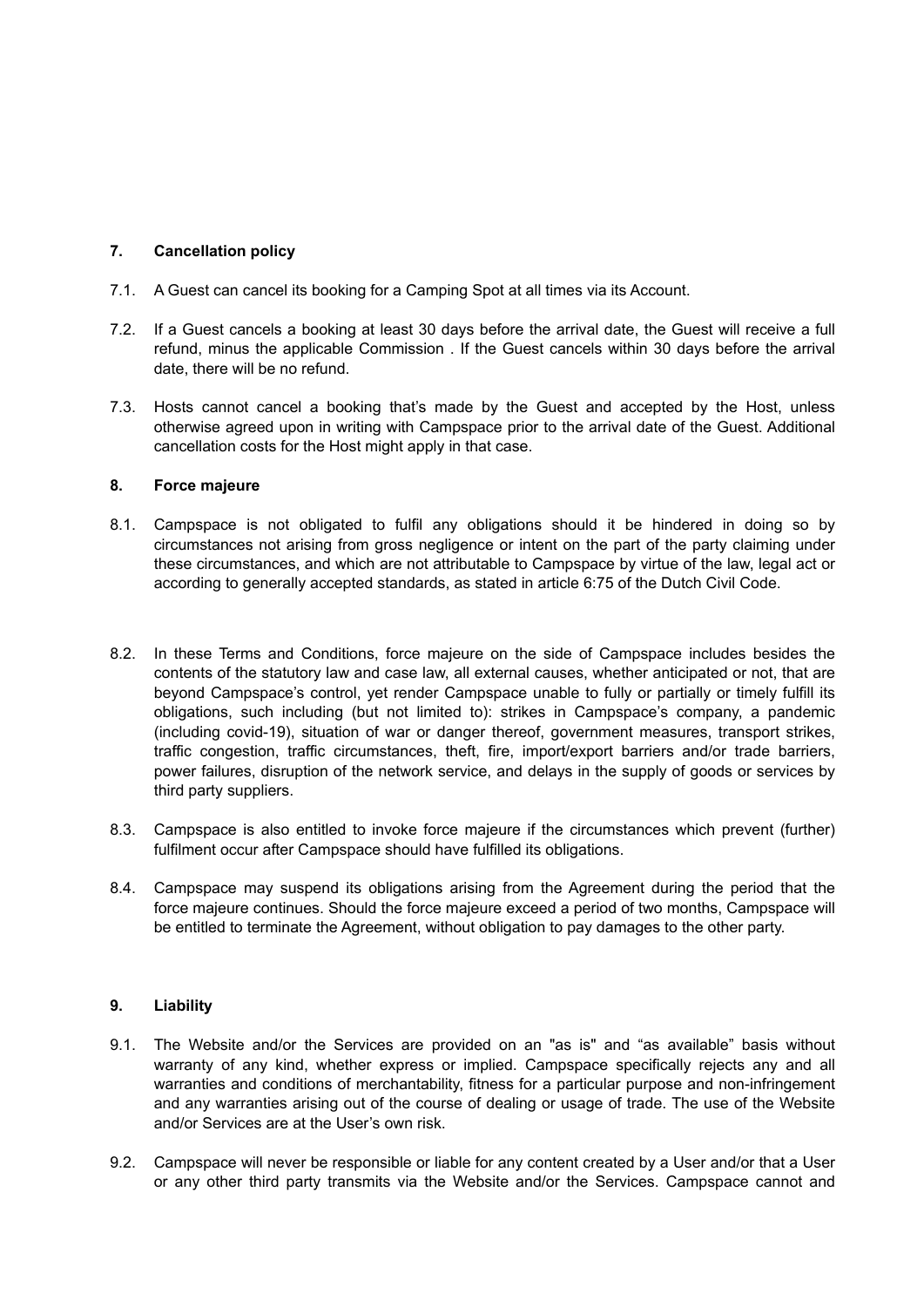does not control such content. More specifically, a Host is and remains solely responsible at all times for the accuracy, completeness and correctness of the (descriptive) information (including the rates and availability) displayed through the Website.

- 9.3. Campspace cannot warrant the legality of the activity offered by the Host on their Camping Spot, nor the quality of and/or the proper use of the Camping Spot by the Guest. Campspace will in no event be liable for the Camping Spot.
- 9.4. Campspace cannot warrant that the Website and/or the Account will be available at all times and without any interruption, breakdown, error or defect. Campspace will in no event be liable if for any reason the Website is out of operation or function less than optimally.
- 9.5. Campspace does not regulate any contact between the Users. Campspace has no control over the quality, security, lawfulness, integrity or correctness of the information provided by other Users. Campspace will never be responsible or liable for any acts of its Users of the Website or any information or content provided by its Users.
- 9.6. Should it be established at law or otherwise that Campspace is liable to the User for damages suffered in connection with the Agreement, or arising from a wrongful act, or on any other basis, this liability, including any payment obligation pursuant to article 6:230 Dutch Civil Code and/or article 6:271 Dutch Civil Code, shall be limited to a total as stated in these provisions:
	- a. Campspace shall not be liable for any direct, indirect, consequential damages, including without limitation damages for loss of profits, goodwill, use, data or other intangible losses, that result from the use of, or inability to use, the Agreement, Website and/or the Services;
	- b. Campspace shall never be liable for any lost profits, lost income, lost turnover, lost savings, consequential loss, stagnation of commercial activities and reputational damages caused to the User or third parties;
	- c. Campspace shall not be liable for any damages, losses or injury resulting from hacking, tampering or other unauthorized access or use of the Website or an Account or the information contained therein;
	- d. Campspace shall not be liable or responsible for any (errors, mistakes, unlawfulness or inaccuracies of any) (content of) the Website, including but not limited to any interruption or cessation of transmission to or from the Website;
	- e. Campspace shall never be liable for any bugs, viruses, Trojan horses, or the like that may be transmitted to or through the Website by any third party;
	- f. Campspace shall never be liable for personal injury or property damage, of any nature whatsoever, resulting from the access to or use of the Website and/or the Services and/or resulting from a booking of a Camping Spot by any User (including but not limited to the consequences of any virtual or physical meeting between the Users following the use of the Website and/or Services);
	- g. Campspace shall never be liable for any errors or omissions in any content or for any loss or damage incurred as a result of the use of any content posted, emailed, transmitted, or otherwise made available through the Website;
	- h. Campspace shall never be liable for the content created by a User or the defamatory, offensive, or illegal conduct of any third party.
- 9.7. Campspace's liability, including any payment obligation under an obligation to undo and any payment obligation under article 6:230 Dutch Civil Code, to User is at all times limited to the amount covered by Campspace's liability insurance in a particular case.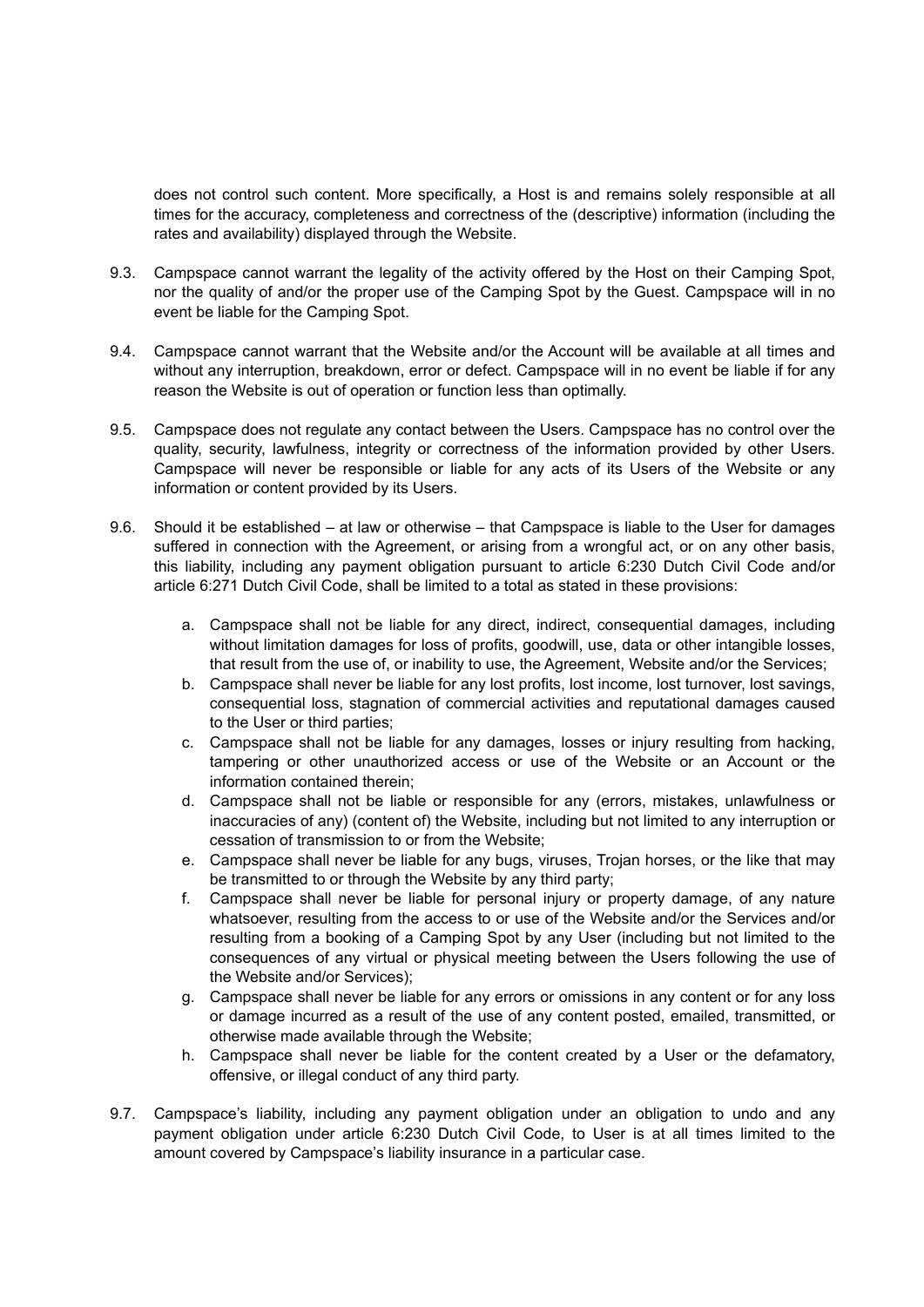- 9.8. In the event that Campspace's liability insurance does not cover a claim for whatever reason Campspace's liability, including any payment obligation under article 6:230 Dutch Civil Code and/or article 6:271 Dutch Civil Code, shall be limited to € 2.500 (in words: twenty-five hundred euros), per year, irrespective of the number of events giving rise to the damages.
- 9.9. The limitations of liability of this article do not apply in case of intent or deliberate recklessness of Campspace and/or its (statutory) director(s).
- 9.10. Damages for which Campspace could be held liable should be reported to Campspace in writing and without delay but always within 30 calendar days after the occurrence of said damages, at the risk of such a claim lapsing. The expiry period does not apply when the User is can demonstrate that the damages could not be reported sooner for good reason.
- 9.11. Without prejudice to the other articles in these Terms and Conditions any liability claim against Campspace lapses within 12 (twelve) months upon the User and/or a third party using the Website and/or Services becoming aware of or should reasonably be assumed to have become aware of the fact from which the damages arise. This article does not apply in case the User is a consumer.

## **10. Indemnification**

10.1. The User shall defend, indemnify and hold harmless Campspace from and against any and all claims, damages, obligations, losses, liabilities, costs or debt, and expenses (including but not limited to attorney's fees) arising from: (i) the use of and access to the Website and/or the Services, including any data or content transmitted or received by that User; (ii) User's violation of any term of these Terms and Conditions and/or any warranty or guarantee granted therein (iii) User's violation of any third-party right, including without limitation any right of privacy, publicity, or intellectual property rights; (iv) User's violation of any applicable law, rule, or regulation; (v) any claim for damages that arise as a result of any of your content made available via the Website or any content that is submitted via the Account; or (vi) the unauthorized access and use of the Website and/or the Services attributable the User.

## **11. Intellectual property rights**

- **11.1.** All intellectual property rights, including but noy limited to, any copyright, registered and unregistered trademarks and registered and unregistered design and database rights, trade name rights and patent rights, domain names, which originate from or were used for the purpose of the performance of the Agreement or which were included in the Website and/or Services, are exclusively vested in Campspace. The User may not use the aforementioned intellectual property rights of Campspace, unless otherwise explicitly agreed beforehand in writing.
- 11.2. The User guarantees that it will not infringe on any intellectual property rights of Campspace, as stated in this article, and that User will indemnify Campspace and any third parties/parties for any damages, losses sustained or costs suffered in the event of an infringement of the intellectual property rights of Campspace and/or of third parties, the latter in the event that Campspace (sub)licenses intellectual property rights of third parties. Therefore, these intellectual and industrial property rights may not be copied, made public or be disclosed to third parties by the User without the express prior permission by Campspace.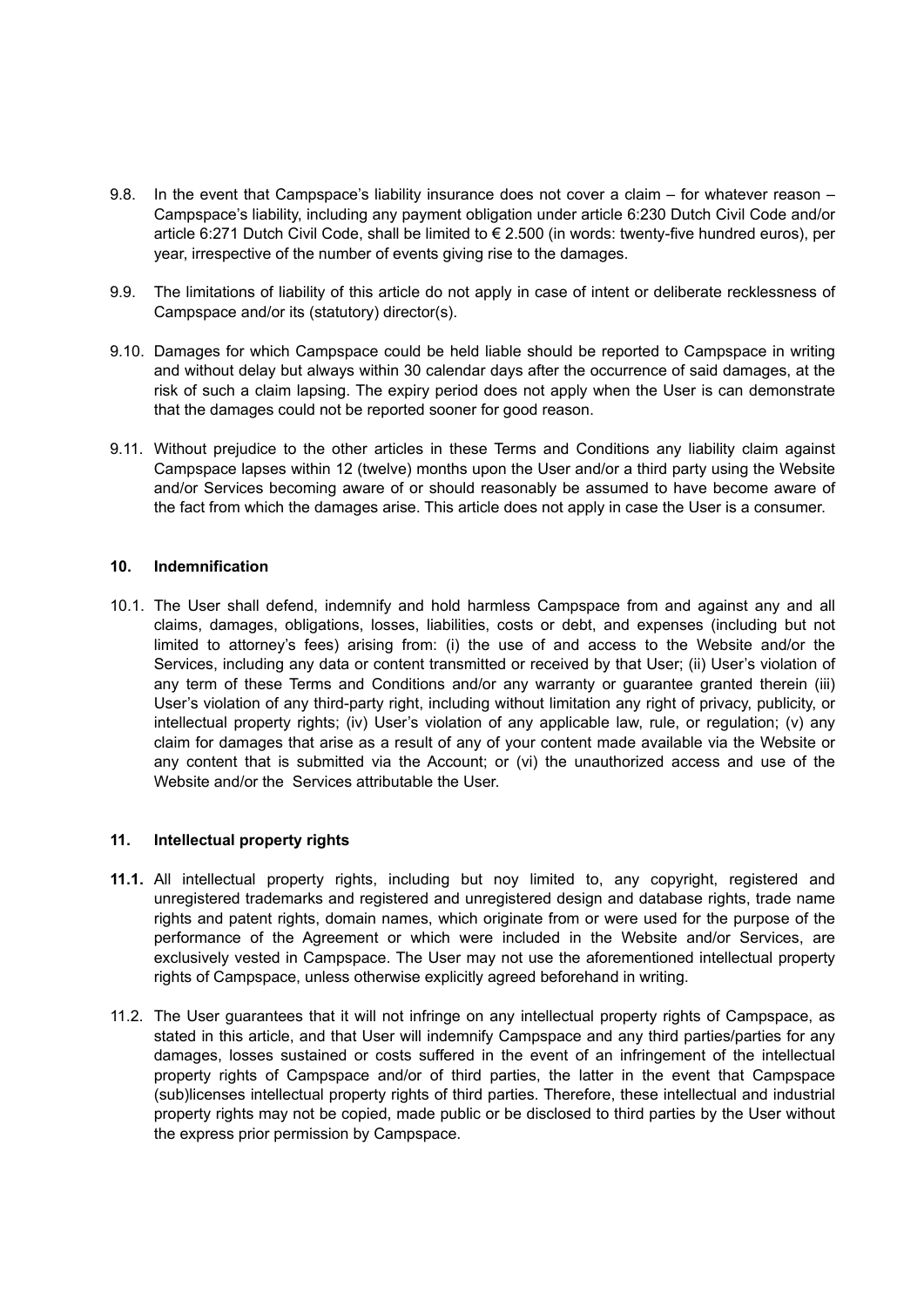11.3. The use of the Website and/or Services by the User pursuant an Agreement shall never imply any transfer of intellectual or industrial ownership to the User.

#### **12. Data Protection and cookies**

- 12.1. These Terms and Conditions should be read in conjunction with Campspace's Privacy Policy, which is available at the Website and which sets out the terms on which Campspace process any personal data.
- 12.2. The Website uses cookies. These Terms and Conditions should be read in conjunction with Campspace's Cookie Policy, which is available at the Website. Any User can change its browser settings so that no cookies will be created when visiting the Website. However, if cookies are rejected by the browser settings, the User may not be able to use all features on the Website.

#### **13. Notice and take down (NTD)**

- 13.1. The User may submit a request by email to hello@campspace.com ('**Take Down Request'**) to have certain alleged unlawful content or content that is otherwise in violation of the Dutch legislation (including third party rights) ('**alleged unlawful content**') removed from the Website. A Take Down Request must be submitted with respect to the following NTD procedure.
- 13.2. Campspace act as an intermediary for the publication of content published by its Users. The Website will disclose/pass on the content and will therefore never be liable for the content submitted and published by the Users.
- 13.3. Campspace provides this NTD procedure on a voluntary basis and will not be obliged to comply with Take Down Requests submitted by any User ('**Complainant**'). Complainant will not derive any rights from this NTD procedure. Campspace may at its own discretion decide not to process a Take Down Request submitted, to reject a Take Down Request or to deviate from this NTD procedure.
- 13.4. The NTD procedure is used to ensure that Campspace is able to take down unlawful content or content that is otherwise in violation of the Dutch legislation (including third party rights), reported by its Complainants. Campspace will only remove content if this content is unmistakably unlawful or content that is otherwise unmistakable in violation of the Dutch legislation (including third party rights).
- 13.5. This NTD procedure is not applicable if other or additional legislation is applicable, following from which Campspace has other or additional obligations.
- 13.6. Campspace has the right to request further information from the Complainant that submits a request in compliance with this NTD procedure, or from the User that published the content ('**Author**').
- 13.7. A request from a Complainant to remove certain content from the Website will only be processed by Campspace if: (i) the Complainant is an interested party; (ii) the Take Down Request was submitted for the purpose to take action against unlawful content or content that is otherwise in violation of the Dutch legislation (including third party rights); and (iii) submitted via email to Campspace containing every information necessary for Campspace to examine this alleged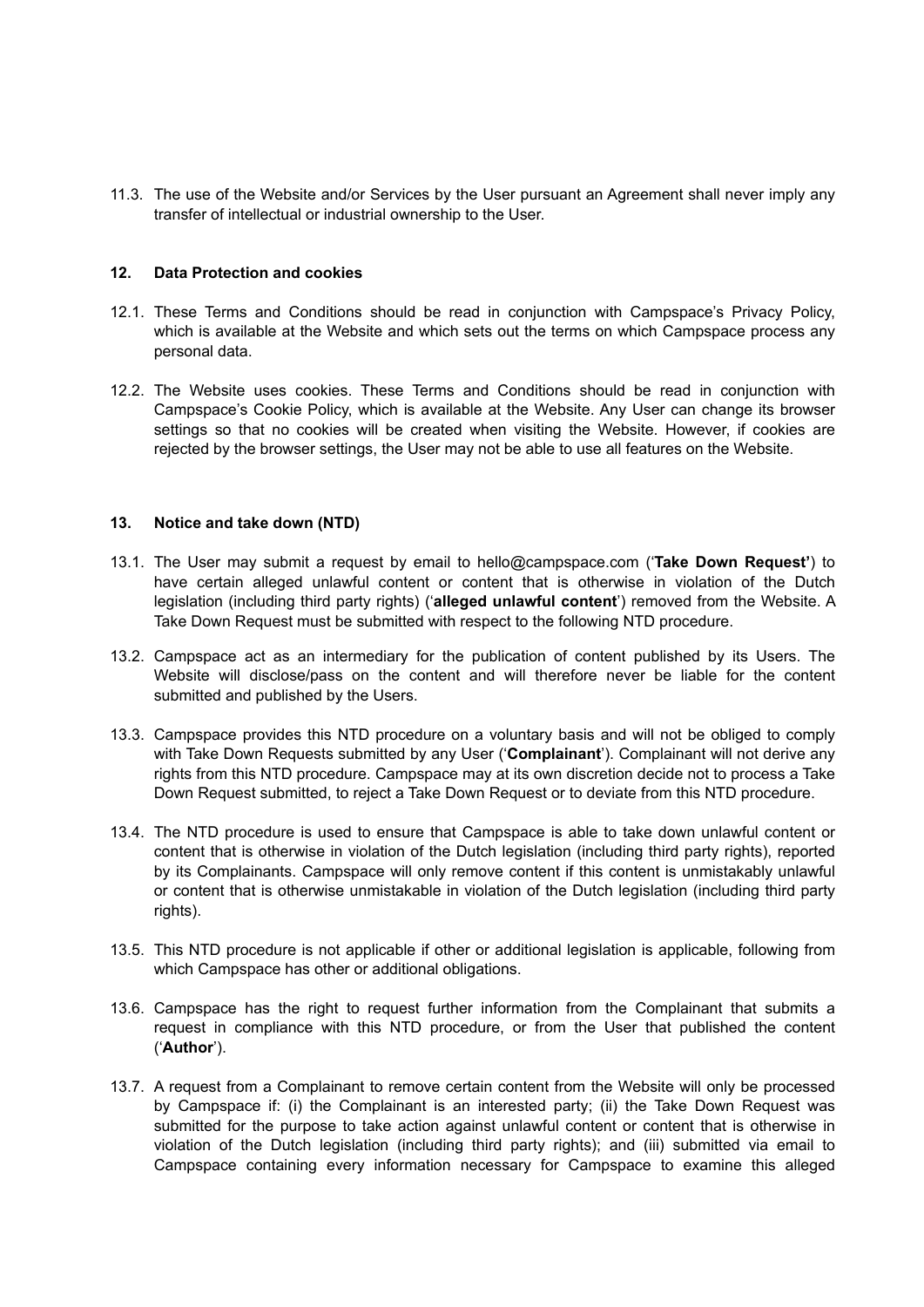unlawful content, including the information what other actions has been taken by the Complainant towards the Author in order to have the alleged unlawful content removed or amended.

- 13.8. After receiving a Take Down Request from a Complainant to remove certain alleged unlawful content from the Website, Campspace will:
	- (i) send an acknowledgement of receipt;
	- (ii) verify if all necessary information from the Complainant is provided, and, if necessary, send a reply to the Complainant what additional information is required for Campspace in order to process the Take Down Request;
	- (iii) verify if the alleged unlawful content is undisputable unlawful or otherwise in violation of the Dutch legislation (including third party rights) and if this sufficiently justifies the removal of the content by Campspace. Campspace will conduct this verification to its best efforts and with due care. Campspace will however never be obliged to remove content that is undisputable unlawful or otherwise undisputable in violation of the Dutch legislation (including third party rights), and will have the right to not remove this content or take actions against the Author, for reasons of her own;
	- (iv) remove the content or reject the Take Down Request. The alleged unlawful content will only be removed (and the Take Down Request accepted) by Campspace on the condition that the Complainant defends, indemnifies and holds harmless Campspace from and against any and all claims, damages, obligations, losses, liabilities, costs or debt, and expenses (including but not limited to attorney's fees) arising from the removal of the content. Campspace may require additional conditions for the acceptance of the Take Down Request.
- 13.9. If the User has not yet sought any other remedies against the Author, Campspace may, at its discretion, either contact the Author itself or require that the Complainant contact the Author. If Campspace contacts the Author itself, Campspace will ask the Author to respond on the Take Down Request submitted by the Complainant. If and when a response to such requested is received by Campspace, Campspace will send the contents thereof to the Complainant. Should the Complainant agree with the response, the Take Down Request by the Complainant will be considered as settled. Should the Complainant not agree with the response, Campspace will proceed with the NTD procedure.
- 13.10.The NTD procedure will take up a maximum of 15 business days.

## **14. Transfer of rights and obligations**

- 14.1. The User is not entitled to assign, subcontract, sell or transfer the rights and/or obligations arising from the Agreement to a third party.
- 14.2. Campspace is entitled to fully or partially assign, sell or transfer the rights and/or obligations arising from the Agreement to (a) third party/parties and may sell its claims to payment to a third party without prior written consent from the User being required. The User shall cooperate to the fullest extent possible regarding the assignment, sale or transfer of said rights and/or obligations, without being able to impose any further conditions on this transfer. By upon entering the Agreement, the User gives its express consent to such assignment, sale or transfer of said rights and/or obligations.